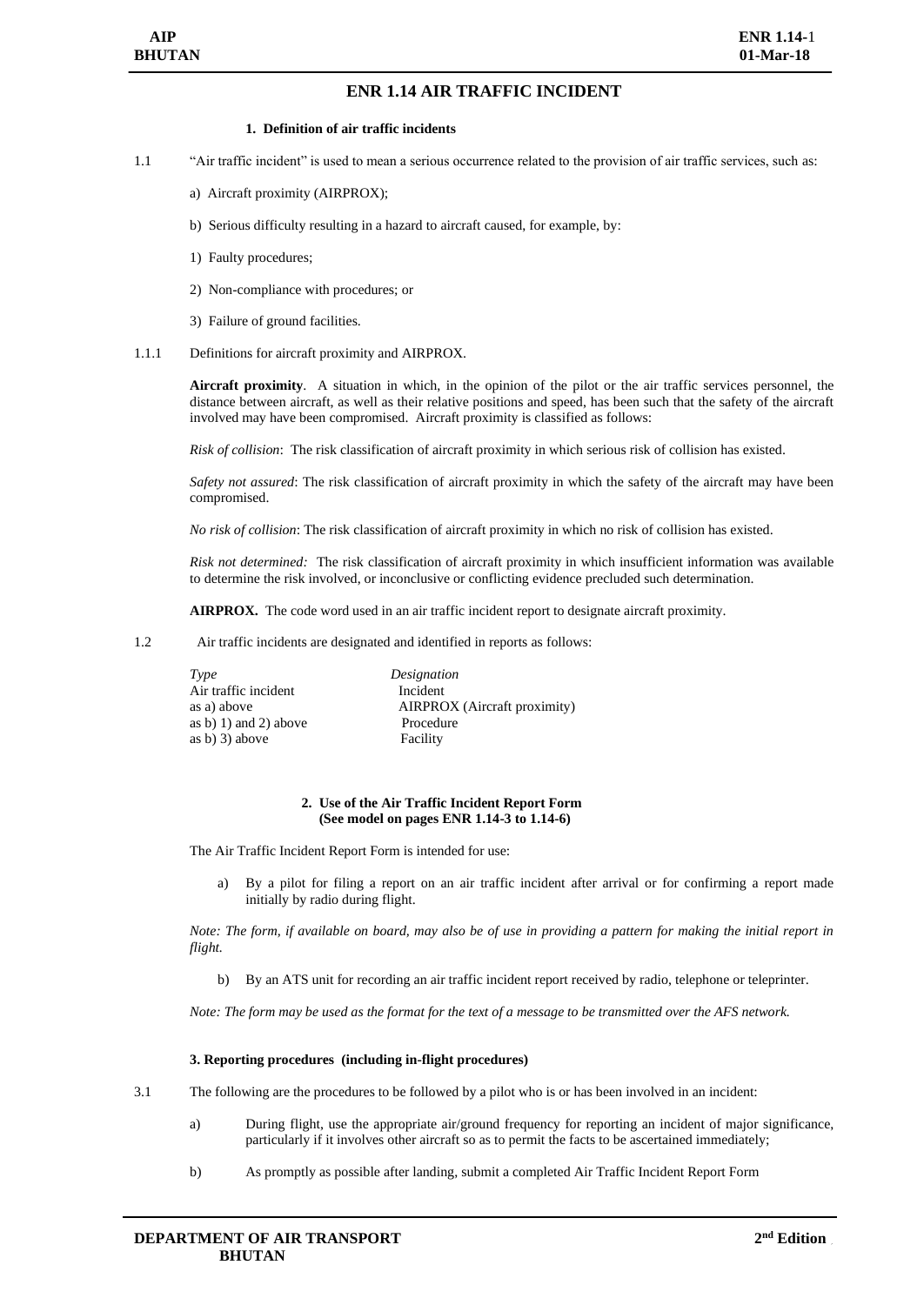- 1) For confirming a report of an incident made initially as in a) above, or for making the initial report on such an incident if it had not been possible to report it by radio;
- 2) For reporting an incident which did not require immediate notification at the time of occurrence.
- 3.2 An initial report made by radio should contain the following information:
	- a) Aircraft identification;
	- b) Type of incident, e.g. aircraft proximity;
	- c) The incident; 1.a) and b); 2.a), b), c), d), n); 3.a), b), c), i); 4.a), b);
	- d) Miscellaneous: 1.e).
- 3.3 The confirmatory report on an incident of major significance initially reported by radio or the initial report on any other incident should be submitted to the HoA, BCAA. The pilot should complete the Air Traffic Incident Report Form, supplementing the details of the initial reports as necessary.

### **4. Purpose of reporting and handling of the form**

- 4.1 The purpose of the reporting of aircraft proximity incidents and their investigation is to promote the safety of aircraft. The degree of risk involved in an aircraft proximity incident should be determined in the incident investigation and classified as "risk of collision", "safety not assured", "no risk of collision" or "risk not determined".
- 4.2 The purpose of the form is to provide investigatory authorities with as complete information on an air traffic incident as possible and to enable them to report back, with the least possible delay to the pilot or operator concerned, the result of the investigation of the incident and, if appropriate, the remedial action taken.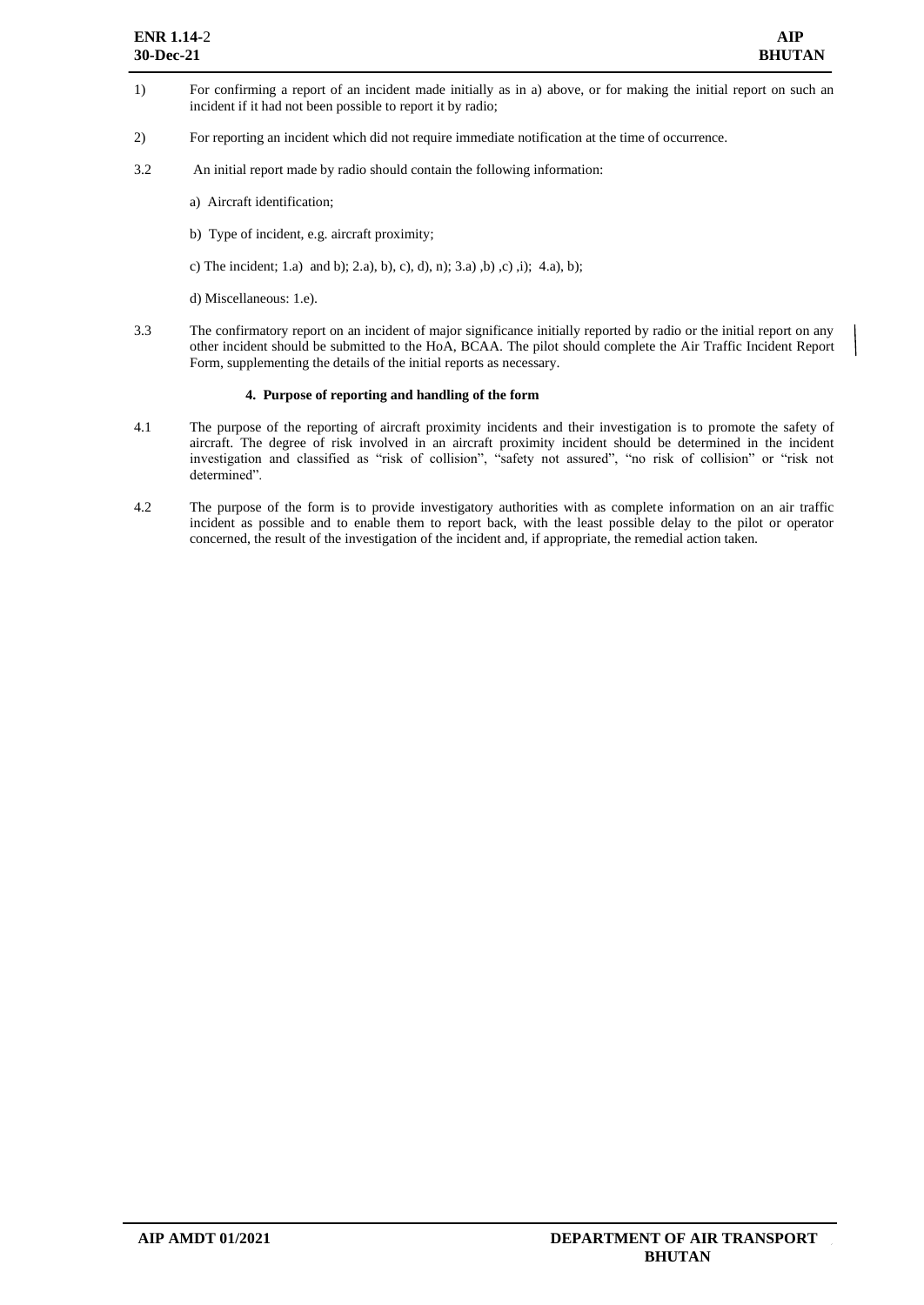# **AIR TRAFFIC INCIDENT REPORT FORM**

|                    | <b>A- AIRCRAFT IDENTIFICATION</b>                                            | <b>B-TYPE OF INCIDENT</b>                                    |                                                              |  |
|--------------------|------------------------------------------------------------------------------|--------------------------------------------------------------|--------------------------------------------------------------|--|
|                    |                                                                              |                                                              | AIRPROX/PROCEDURE/FACILITY*                                  |  |
|                    | <b>C-THE INCIDENT</b>                                                        |                                                              |                                                              |  |
|                    | 1. General                                                                   |                                                              |                                                              |  |
|                    |                                                                              |                                                              |                                                              |  |
| a)<br>$\mathbf{b}$ | <b>Position</b>                                                              |                                                              | <b>UTC</b>                                                   |  |
|                    |                                                                              |                                                              |                                                              |  |
|                    | Own aircraft                                                                 |                                                              |                                                              |  |
|                    |                                                                              |                                                              |                                                              |  |
|                    | b) True air speed                                                            |                                                              |                                                              |  |
|                    |                                                                              |                                                              |                                                              |  |
|                    | d) Aircraft climbing or descending                                           |                                                              |                                                              |  |
|                    | () Level flight                                                              | () Climbing                                                  | () Descending                                                |  |
| e)                 | Aircraft bank angle                                                          |                                                              |                                                              |  |
|                    | () Wings level                                                               | () Slight bank                                               | () Moderate bank                                             |  |
|                    | () Steep bank                                                                | () Inverted                                                  | () Unknown                                                   |  |
| f)                 | Aircraft direction of bank                                                   |                                                              |                                                              |  |
|                    | $()$ Left                                                                    | () Right                                                     | () Unknown                                                   |  |
| g)                 | Restrictions to visibility (select as many as required)                      |                                                              |                                                              |  |
|                    | () Singular                                                                  | () Windscreen pillar                                         | () Dirty windscreen                                          |  |
|                    | () Other cockpit structure                                                   | () None                                                      |                                                              |  |
|                    | h) Use of aircraft lighting (select as many as required)                     |                                                              |                                                              |  |
|                    | () Navigation lights<br>() Navigation lights<br>() Red anti-collision lights | () Strobe lights                                             | () Cabin Lights                                              |  |
|                    |                                                                              | () Landing / taxi lights                                     | () Logo (tail fin) lights                                    |  |
|                    | () Other<br>I) Traffic avoidance advice issued by ATS                        | () None                                                      |                                                              |  |
|                    | () Yes, based on radar                                                       | () Yes, based on visual sighting () Yes, based on other inf. |                                                              |  |
|                    | () No                                                                        |                                                              |                                                              |  |
| $\mathbf{1}$       | Traffic information issued                                                   |                                                              |                                                              |  |
|                    | () Yes, based on radar                                                       |                                                              | () Yes, based on visual sighting () Yes, based on other inf. |  |
|                    | k) Airborne collision avoidance system $-$ ACAS                              |                                                              |                                                              |  |
|                    | () Not carried                                                               | () Type                                                      | () Traffic advisory issued                                   |  |
|                    | () Resolution advisory issued                                                | () Traffic advisory or resolution not issued                 |                                                              |  |
|                    | 1) Radar identification                                                      |                                                              |                                                              |  |
|                    | () No radar available                                                        | () Radar identification                                      | () No radar identification                                   |  |
|                    | $()$ No                                                                      |                                                              |                                                              |  |
|                    | m) Other aircraft sighted                                                    |                                                              |                                                              |  |
|                    | () Yes                                                                       | $()$ No                                                      | () Wrong aircraft sighted                                    |  |
|                    | n) Avoidance action taken                                                    |                                                              |                                                              |  |
|                    | $()$ Yes                                                                     | $()$ No                                                      |                                                              |  |
|                    | o) Type of flight plan                                                       | IFR/VFR/none*                                                |                                                              |  |
|                    |                                                                              |                                                              |                                                              |  |
|                    | 3. Other aircraft                                                            |                                                              |                                                              |  |
| a)                 | Type and call sign / registration (if known)                                 |                                                              |                                                              |  |
| b)                 | if a) above not known, describe below                                        |                                                              |                                                              |  |
|                    | () High wing                                                                 | $()$ mid wing                                                | () Low wing                                                  |  |
|                    | () Rotorcraft                                                                |                                                              |                                                              |  |
|                    | $()$ 1 engine                                                                | $()$ 2 engine                                                | $()$ 3 engine                                                |  |
|                    | $()$ 4 engine                                                                | () More then 4 engine                                        |                                                              |  |
|                    | Marking, colour or other available details                                   |                                                              |                                                              |  |
|                    |                                                                              |                                                              |                                                              |  |